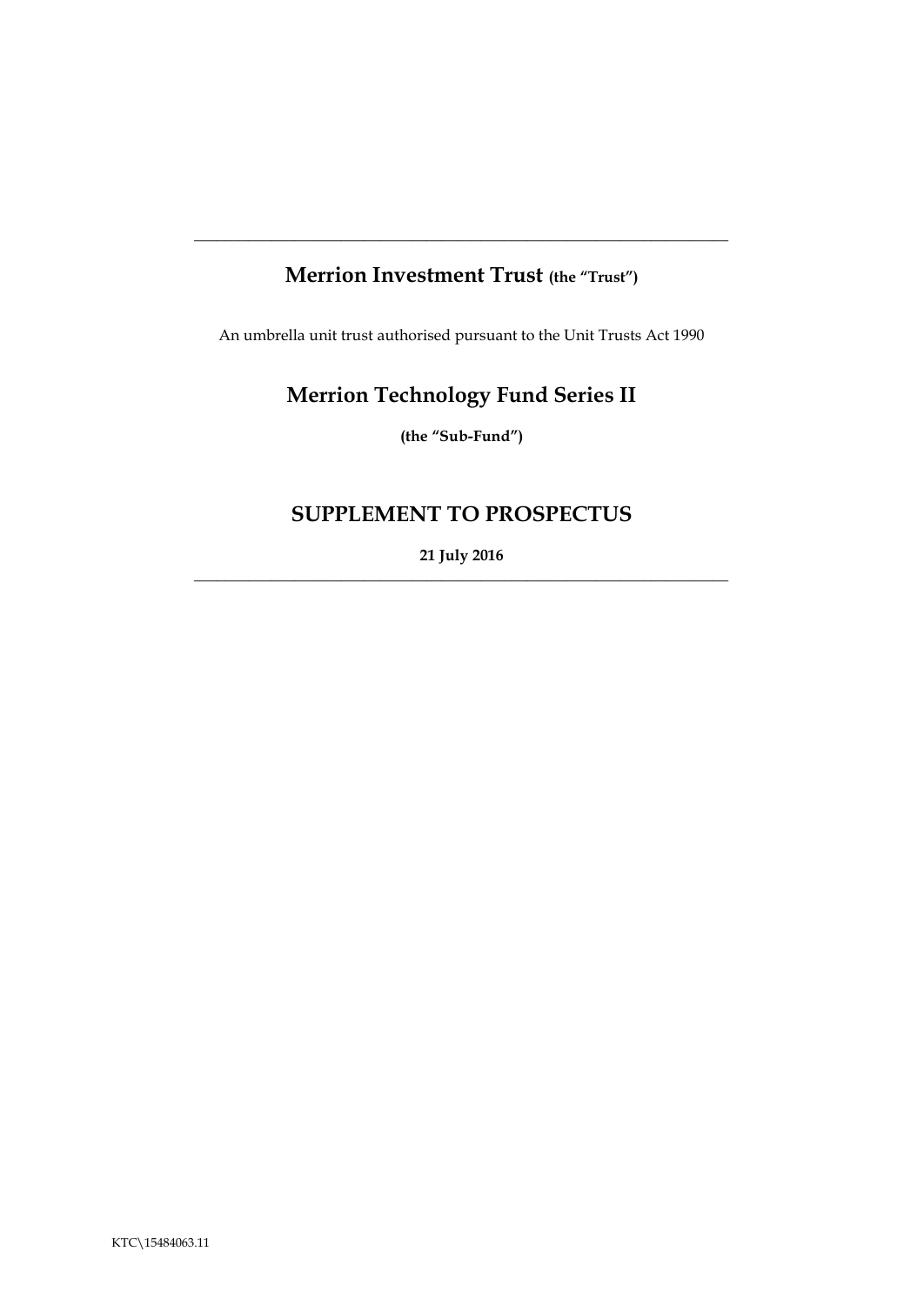The Merrion Technology Fund Series II is a Sub-Fund of the Merrion Investment Trust, an umbrella unit trust, in which different Sub-Funds may be created from time to time, with the prior approval of the Central Bank. Units are currently offered through this Supplement and each Addendum hereto.

A description of the Merrion Investment Trust which is established in Ireland and has been authorised as a Retail Investor Alternative Investment Fund under the Central Bank's AIFMD Rules, its management and administration, taxation and risk factors is contained in the Prospectus.

**This Supplement relates to the Merrion Technology Fund Series II and forms part of the Prospectus. This Supplement must be read in the context of and together with the Prospectus and any Addendum hereto. In particular, investors should read the risk factors set out in the Prospectus.** 

The Directors of the Manager, whose names appear in the Prospectus, accept responsibility for the information contained in this Supplement. To the best of the knowledge and belief of the Directors (who have taken all reasonable care to ensure that such is the case), the information contained in this Supplement is in accordance with the facts and does not omit anything likely to affect the import of such information.

Unless otherwise stated, all capitalised terms shall have the same meaning herein as in the Prospectus.

There are currently 20 other sub-funds of the Trust:

Merrion Global Equity Fund Merrion Managed Fund Merrion European Equity Fund Merrion Fixed Interest Fund Merrion Irish Equity Fund Merrion Cash Fund Merrion Ethical Fund Merrion Long Dated Bond Fund Merrion US Equity Fund Merrion UK Equity Fund Merrion Eurozone Fund Merrion Japanese Equity Fund Merrion Emerging Market Equity Fund Merrion Ethical Global Equity Fund Merrion Technology Fund Merrion High Alpha Fund (RIAIF) Merrion Multi Asset 30 Fund Merrion Multi Asset 50 Fund Merrion Multi Asset 70 Fund Merrion Multi Asset 90 Fund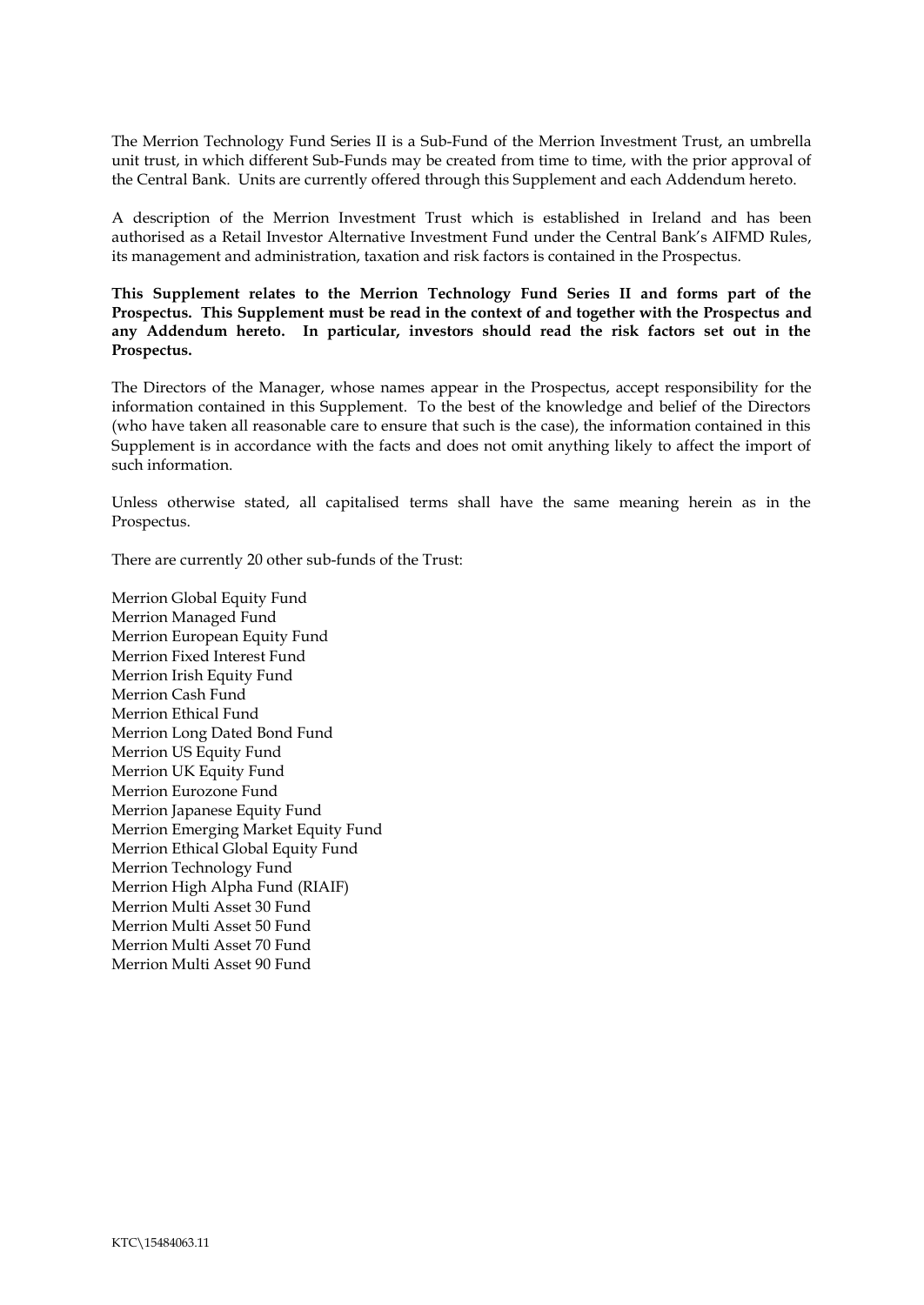# TABLE OF CONTENTS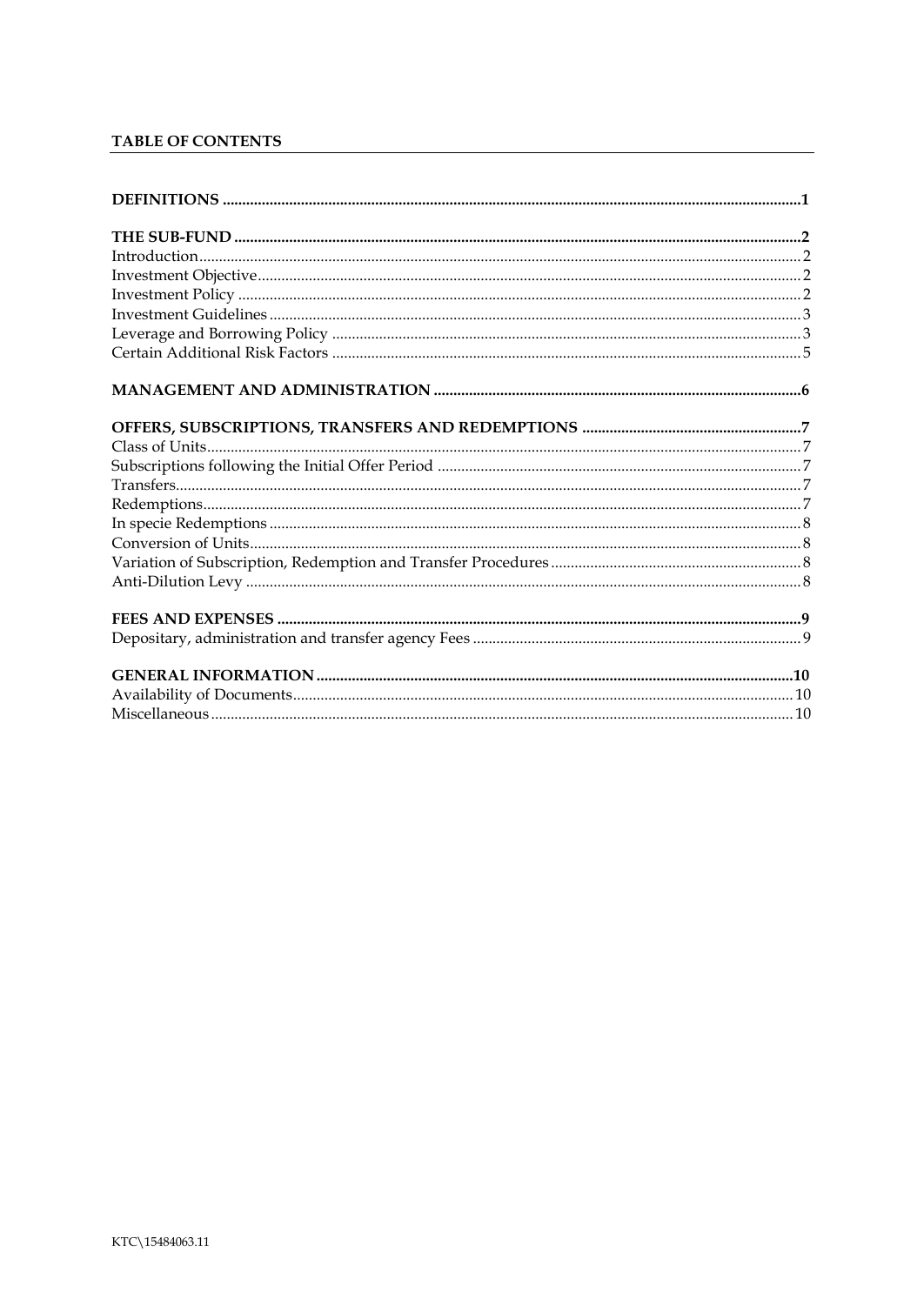# <span id="page-3-0"></span>**DEFINITIONS**

| "Base Currency"     | means Euro;                                                                                                                                                                                           |
|---------------------|-------------------------------------------------------------------------------------------------------------------------------------------------------------------------------------------------------|
| "Business Day"      | has the meaning ascribed to it in the Prospectus;                                                                                                                                                     |
| "Class"             | means the Class A, Class B and Class C Units and<br>any further classes of Units created in the Sub-Fund<br>in the future, details of which will be set out in a<br>separate Addendum for each class; |
| "Prospectus"        | means the prospectus of the Trust dated 21 July 2016<br>and all relevant supplements and revisions thereto;                                                                                           |
| "Redemption Date"   | means the every Business Day of each month;                                                                                                                                                           |
| "Sub-Fund"          | means the Merrion Technology Fund Series II, a Sub-<br>Fund of the Trust;                                                                                                                             |
| "Subscription Date" | means every Business Day of each month;                                                                                                                                                               |
| "Supplement"        | means this supplement;                                                                                                                                                                                |
| "Units"             | means one undivided share in the assets of the Sub-<br>Fund which may be designated as one or more Class;                                                                                             |
| "Valuation Date"    | means every Business Day of each month; and                                                                                                                                                           |
| "Valuation Point"   | means 9.00 p.m. (Dublin time) on the Valuation Date<br>immediately preceding each Subscription Date and<br>Redemption Date.                                                                           |

The following definitions apply throughout this Supplement unless the context requires otherwise: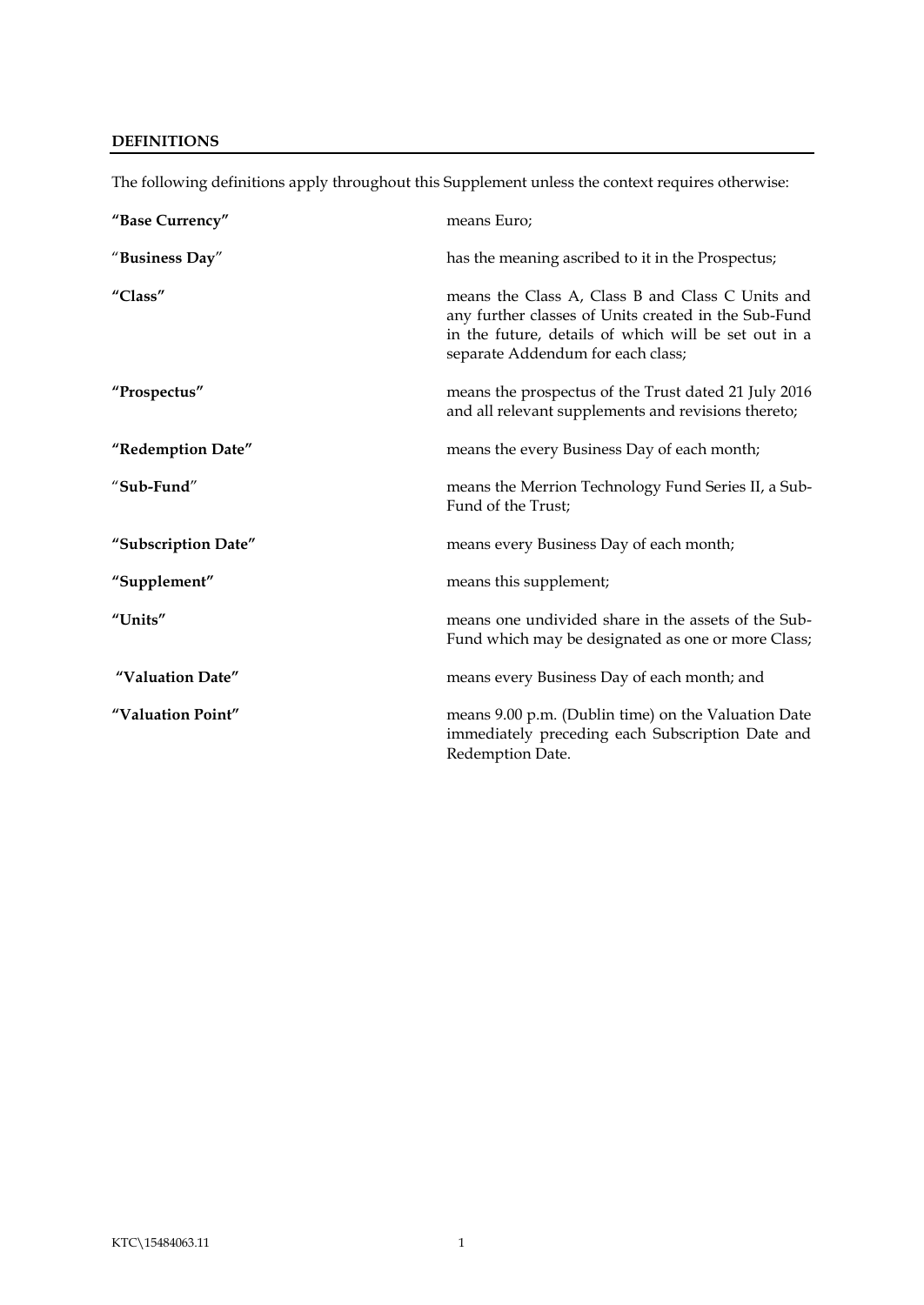# <span id="page-4-0"></span>**THE SUB-FUND**

#### <span id="page-4-1"></span>**Introduction**

This Supplement is issued in connection with the offer of the Units. Details of each Class available are set out in a separate Addendum for each Class. The Manager may create new Classes in the Sub-Fund from time to time, provided that the creation of any such new Class is notified in advance to the Central Bank. A separate pool of assets will not be maintained for each Class.

The Sub-Fund is denominated in Euro.

#### <span id="page-4-2"></span>**Investment Objective**

The investment objective of the Sub-Fund is to maximise the rate of capital appreciation, subject to relevant prudential considerations with regard to the spread of risk and the credit quality of individual investments.

#### <span id="page-4-3"></span>**Investment Policy**

The Sub-Fund will seek to achieve its investment objective by investing directly in a broad and diversified range of asset types with a specific focus on the technology industry sector, but no specific focus on geographic region, capitalisation level, issuer type or asset type. It is intended that the Manager may employ a variety of techniques and strategies in order to achieve the investment objective and potential investments will be evaluated on the basis of the Manager's own expertise and internal procedures. Without prejudice to the foregoing, the assets of the Sub-Fund will comprise Transferable Securities, including equities listed or traded on recognised markets, cash, collective investment schemes, exchange traded funds ("ETFs") and exposures to commodities. The Manager intends that the investments will be marketable and of a high quality.

Transferable Securities for these purposes has the meaning set out on page xi of the Prospectus.

#### *Equity exposure*

The equities to be acquired by the Sub-Fund will consist of shares issued by a range of technology companies (including electronics, computers, communications and the science-based industries such as pharmaceuticals and bio-technology as well as suppliers of support services to any of these) operating in different geographical regions (including Europe, North America and Asia). The companies will vary in size in terms of market capitalisation. The Investment Manager will apply prudent diversification criteria to the stock holdings by holding a diverse portfolio that will be subject to change depending on market considerations. The Investment Manager will also adjust the overall level of liquidity of the Sub-Fund as economic circumstances dictate. The Sub-Fund may also invest up to 10% of its Net Asset Value in securities which are not traded in or dealt on a recognised market.

#### *Collective Investment Schemes*

The exposure obtained through investment in collective investment schemes will be consistent with the overall investment strategy of the Sub-Fund. The Sub-Fund may invest up to 100% of its Net Asset Value in other investment funds. Furthermore, the Sub-Fund may invest over 30% of its Net Asset Value in another sub-fund of the Trust, subject always to the provisions of the AIF Rulebook. In particular, the Sub-Fund will not invest over 30% of its Net Asset Value in any other sub-fund of the Trust in circumstances where such other sub-fund has invested more than 30% of its NAV in other collective investment schemes. Further, if at any time any other sub-fund of the Trust holds Units representing more than 30% of the Units in issue of the Sub-Fund, the Sub-Fund shall not invest more than 30% of its NAV in any other collective investment scheme. The Sub-Fund may also invest up to 20% of its Net Asset Value in unregulated open-ended investment funds and investors' attention is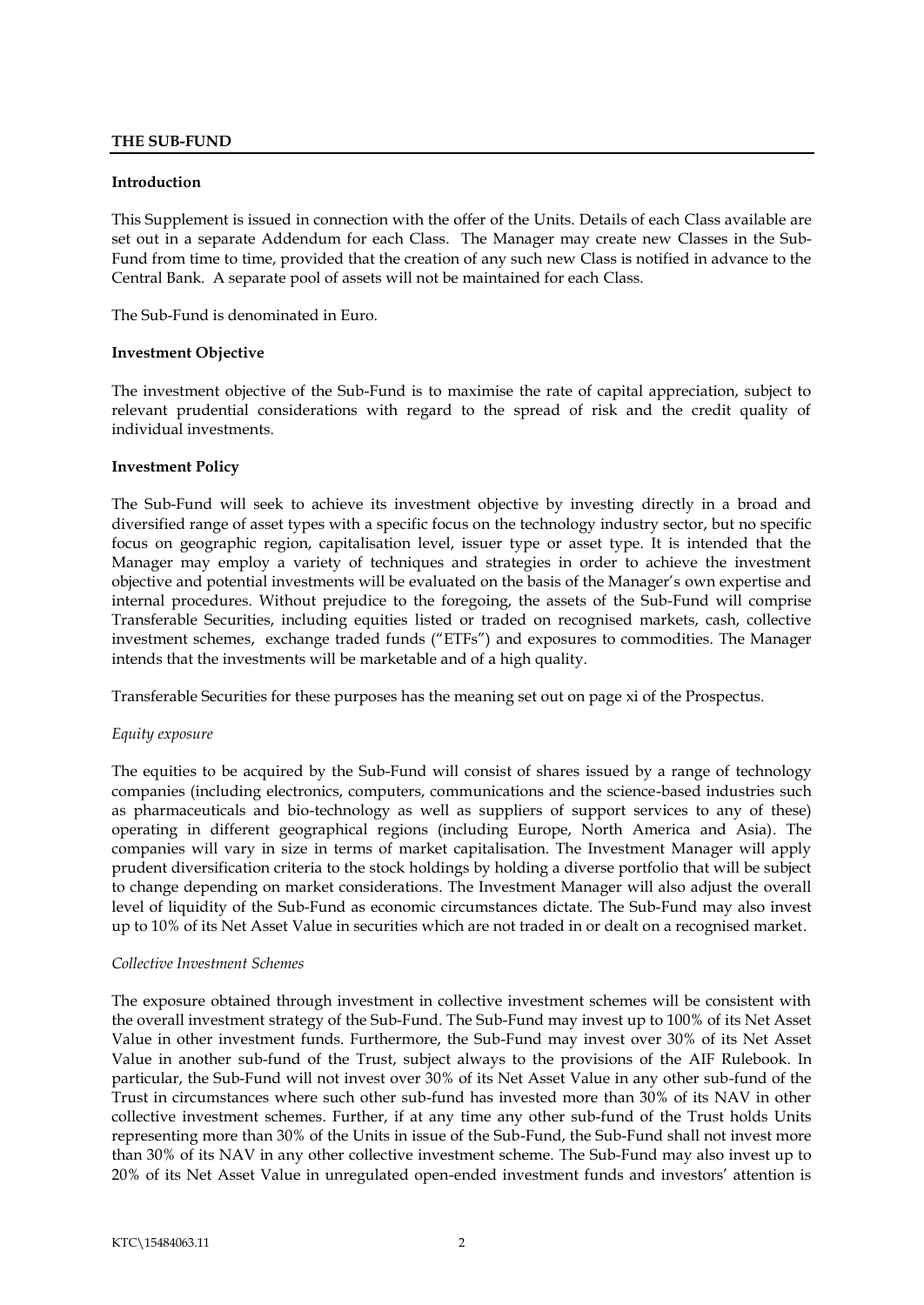drawn to the section entitled "Risk Factors" set out in the Prospectus in this regard.

Any investment by the Sub-Fund in other investment funds is subject to the restrictions set out in the Prospectus, and, in particular, the sections entitled "General Rules" and "General Investment Restrictions".

# *Exchange Traded Funds*

The Sub-Fund may invest in ETFs to provide exposure to equity Transferable Securities provided that the exposure obtained through such ETFs will be consistent with the overall investment strategy of the Sub-Fund. Any investment by the Sub-Fund in ETFs is subject to the restrictions set out in the Prospectus, and, in particular, the sections entitled "Exchange Traded Funds", "General Rules" and "General Investment Restrictions".

#### *General Investments*

The Sub-Fund may also invest up to 10% of its Net Asset Value in securities (whether bonds or equity) which are not traded in or dealt on a recognised market. The investments of the Sub-Fund will not be limited to any one industrial or geographical sector.

The Manager may use forward foreign exchange contracts, futures, options and swaps for efficient portfolio management of the Sub-Fund. Any techniques or instruments used for efficient portfolio management purposes are subject to the conditions and limits laid down in the AIF Rulebook and are set out in further detail in the Prospectus under the sections entitled "General Rules – Efficient Portfolio Management", "Exchange Traded Funds" and "Derivatives".

# <span id="page-5-0"></span>**Investment Guidelines**

The Sub-Fund is subject to the investment guidelines as set out in the Prospectus.

The investment guidelines for the Sub-Fund set out above and in the Prospectus apply at each Subscription Date. If one or more guidelines are exceeded for reasons beyond the control of the Sub-Fund or as a result of the exercise of subscription rights, the Sub-Fund will adopt as a priority objective the remedying of that situation taking due account of the interests of investors.

# **Leverage and Borrowing Policy**

The Sub-Fund will not utilise leverage directly at the level of its investments. However, the Sub-Fund may:

- <span id="page-5-1"></span>(i) utilise derivatives, and in particular, forward foreign exchange contracts, futures, options and swaps, for efficient portfolio management purposes. Details of such derivatives are set out in the further detail in the section entitled "General Investments" above and in the Prospectus under the section entitled "Derivatives". It is not intended to leverage the portfolio of the Sub-Fund through such derivatives and so the value of the relevant position will not be greater than that which would be achieved through the direct investment in the corresponding underlying asset ;
- (ii) utilise forward foreign exchange contracts to hedge and/or gain foreign currency exposure. Details of forward foreign exchange contracts are set out in the further detail in the section entitled "General Investments" above and in the Prospectus under the section entitled "Derivatives". The use of such derivatives will result in leverage, provided always that such leverage will always be within the limits set out below; and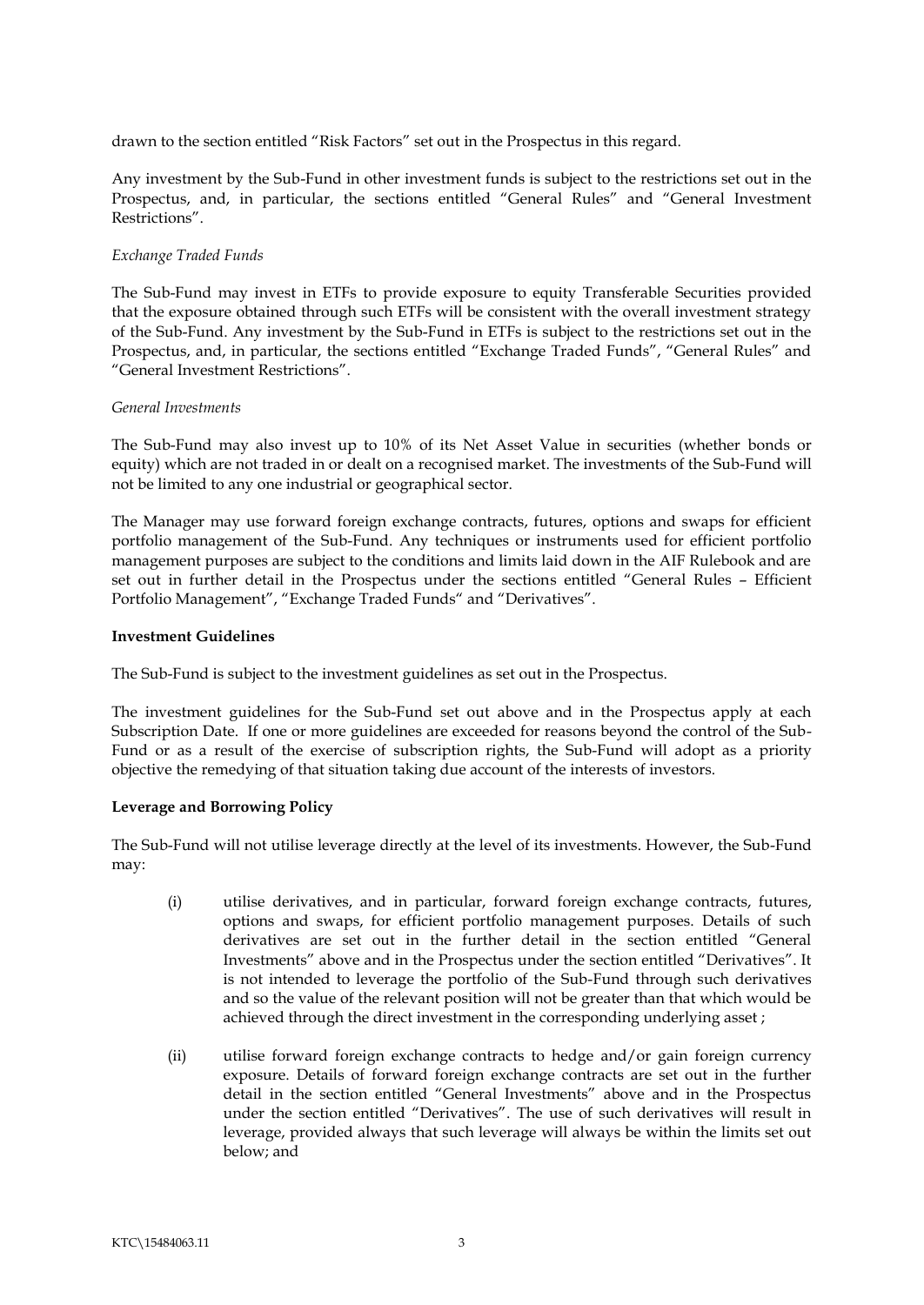(iii) borrow up to 5 % of its Net Asset Value for temporary purposes, which will be for the purpose of meeting frictional liquidity requirements and bridging timing differences between transactions.

As set out in further detail in the Prospectus under the section entitled "Efficient Portfolio Management", the Manager shall calculate global exposure pursuant to the commitment approach as permitted under the Central Bank's AIF Rulebook and will comply with the limits described therein. Furthermore, the maximum potential leverage of the Sub-Fund, shall not exceed (i) 100 per cent of the Net Asset Value of any Sub-Fund, as calculated pursuant to the commitment method and (ii) 200 per cent of the Net Asset Value of any Sub-Fund, as calculated pursuant to the gross method (i.e. the sum of the absolute values of all positions as set out in Article 7 of the Commission Delegated Regulation (EU) No 231/2013).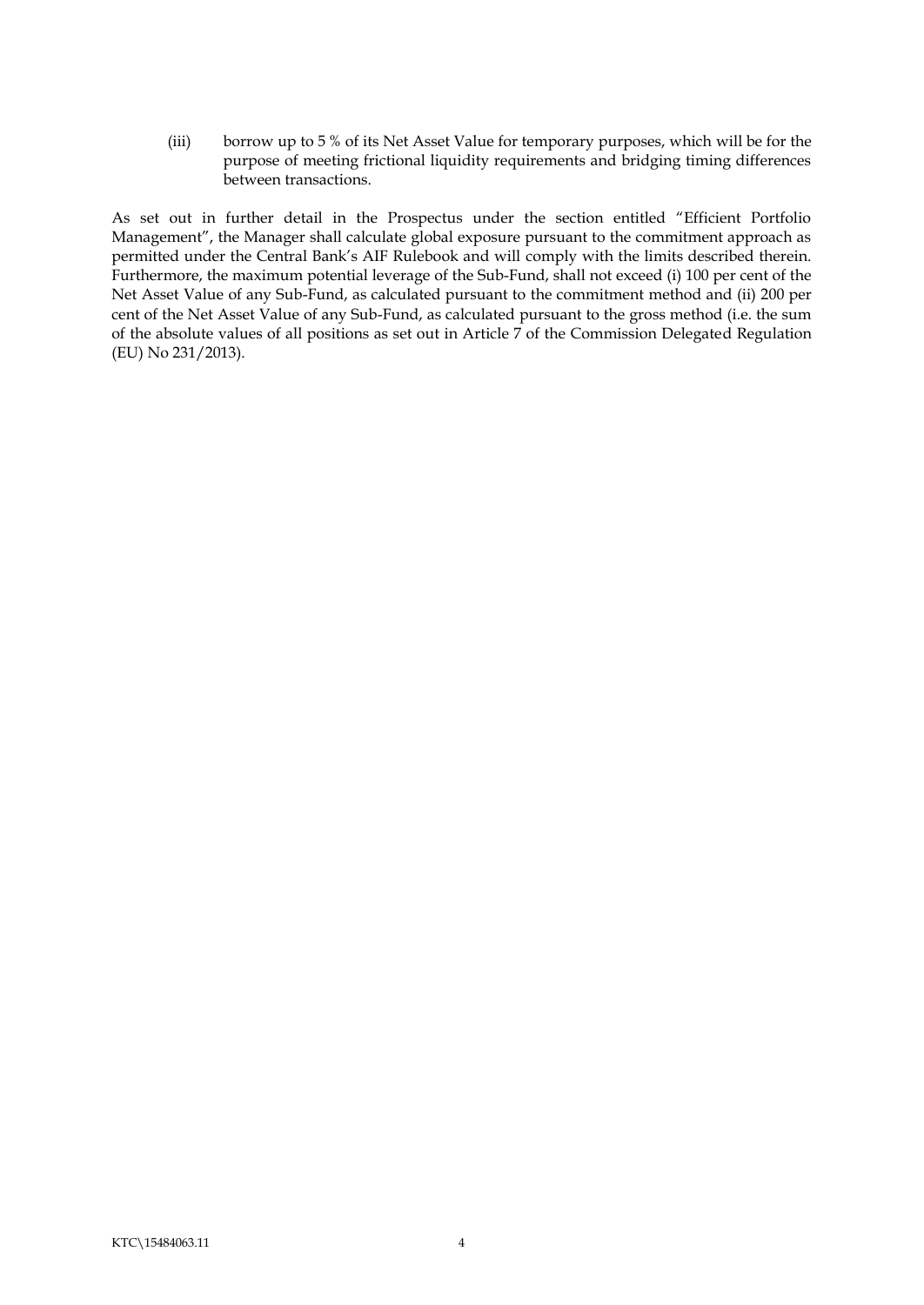<span id="page-7-0"></span>**Certain Additional Risk Factors**

**Investors' attention is drawn to the risk factors set out in the Prospectus.**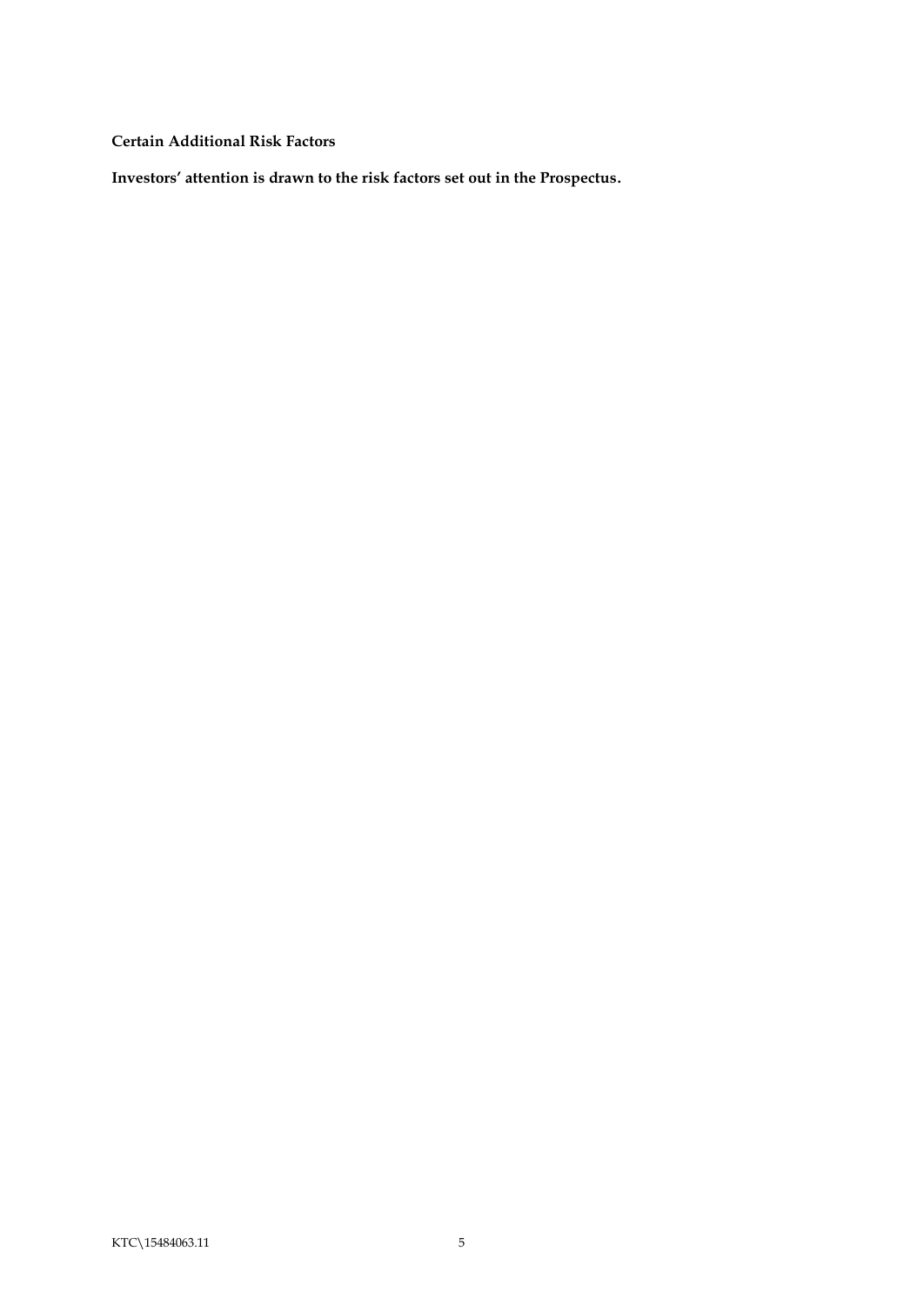# <span id="page-8-0"></span>**MANAGEMENT AND ADMINISTRATION**

Details of the Manager, the Administrator and the Depositary are set out in the Prospectus.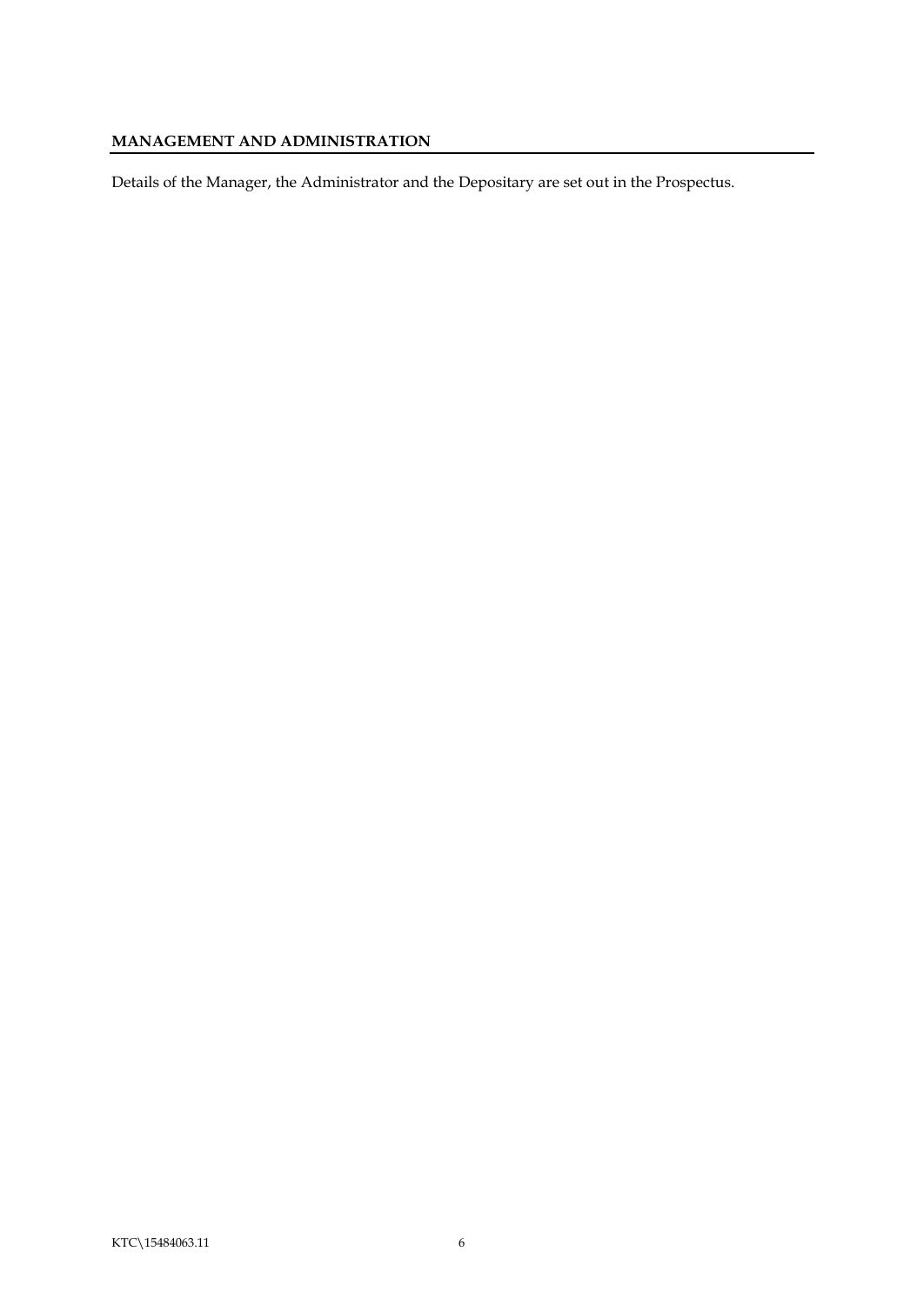### <span id="page-9-1"></span><span id="page-9-0"></span>**Class of Units**

Units will be available for subscription in the manner set out in the Addendum to each applicable Class.

# <span id="page-9-2"></span>**Subscriptions**

The Units are available for general subscription.

Applications for each class of Unit will be considered only if made on the prescribed application form and accompanied by payment (made by bank transfer), and by evidence that the applicant is eligible to hold Units of the relevant Series.

Investors should complete the Application Form and send it by post, delivery or fax (with the original form and supporting documentation in relation to anti-money laundering checks to follow promptly by post) to the transfer agent set out in the relevant Addendum to be received no later than 4 pm (Dublin time) on the Business Day before the Subscription Date on which Units are to be issued.

Applications will be executed on the next Subscription Date after the Business Day upon which they are received at the Net Asset Value per Unit as at the Valuation Point applicable to that Subscription Date. Any applicable charges will be deducted from the payment and the balance will be invested in Units. Units will only be issued when the consideration monies or other property paid are vested in the Depositary to its satisfaction. Details of any subscription charges will be included in the relevant Addendum in respect of each Class.

# <span id="page-9-3"></span>**Transfers**

The procedure for transferring Units is set out in the Prospectus.

# <span id="page-9-4"></span>**Redemptions**

Units will be redeemable at the option of the Unitholder on each Redemption Date except in the circumstances described herein and in the Prospectus. An anti-dilution levy may be deducted from the redemption price as further discussed below. Units may be redeemed at the Net Asset Value per Unit at the Valuation Point applicable to the relevant Redemption Date on which the Units are to be redeemed. Requests for redemption may be made by post, delivery or fax (with the original to follow promptly by post) to the transfer agent set out in the relevant Addendum. Redemption requests will only be processed on receipt of faxed instructions (or other methods agreed by the Manager) where payment is made to a bank account on record. Redemption proceeds will be payable in the currency in which units are designated.

Redemption requests must be received by the transfer agent set out in the relevant addendum no later than 4pm (Dublin time) on the Business day before the Redemption Date on which Units are to be redeemed. Redemption requests not received by this time will be, subject, to the discretion of the Manager (such discretion will only be applied in exceptional cases and, in any event where the redemption request has been received before the relevant Valuation Point), held over and applied on the next following Redemption Date.

Settlement for redemptions will normally be made by telegraphic transfer or other form of bank transfer to the bank account of the Unitholder specified in the Application Form (at the Unitholders risk). The Fund will aim to pay the redemption proceeds within 3 Business Days following the Redemption Date provided the correct repurchase documentation, including all relevant anti-money laundering documentation has been received. No payments to third parties will be effected.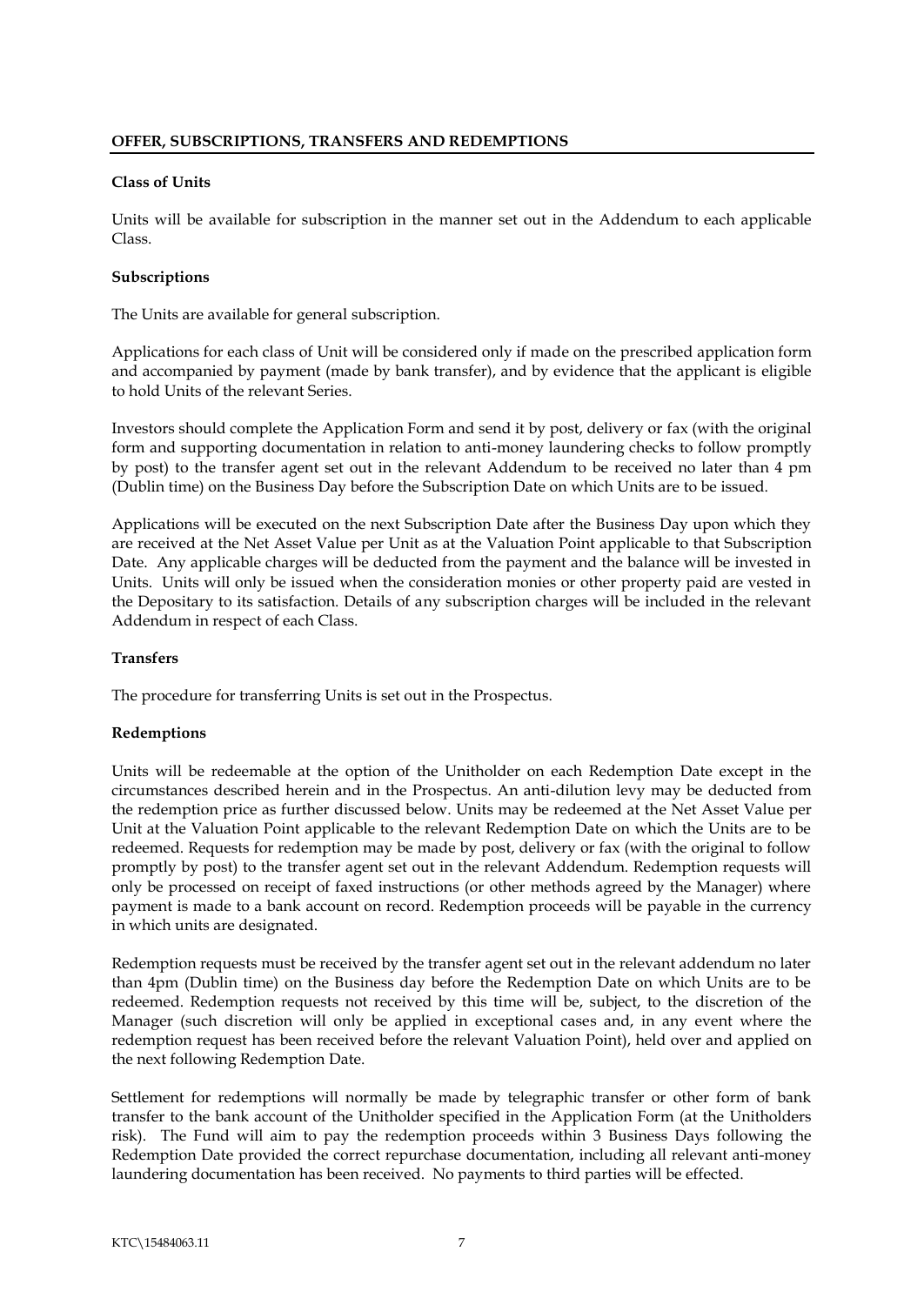As set out in the Prospectus, the Manager also reserves the right, in certain circumstances, to compulsorily redeem all Units held by a Unitholder. Prior to any compulsory redemption of Units, the Manager will notify the Unitholders in writing.

# <span id="page-10-0"></span>**In specie Redemptions**

The Manager may, in their absolute discretion, determine that the payment of redemption proceeds shall be satisfied in whole or in part by the in specie transfer of assets of the relevant Sub-Fund having a value equal to the Net Asset Value of the Units to be redeemed. Such in specie transfers may only be made with the consent of the redeeming Unitholder, unless the redemption request represents 5% or more of the Net Asset Value of the Sub-Fund, in which case the consent of the redeeming Unitholder is not required but the Manager will, if requested by such Unitholder, sell the assets which have been allocated to satisfy the redemption request, with the costs of the sale of the assets being deducted from the redemption proceeds which are to be remitted to such Unitholder. The Manager and the Depositary must be satisfied that any such in specie redemption will not result in any material prejudice to existing Unitholders. The allocation of the assets of the Sub-Fund used to satisfy all in specie redemption requests are subject to the approval of the Depositary.

# <span id="page-10-1"></span>**Conversion of Units**

The procedure for converting Units is set out in the Prospectus.

#### <span id="page-10-2"></span>**Variation of Subscription, Redemption and Transfer Procedures**

The Manager and the Administrator retain the right to vary the subscription, redemption and transfer procedures set out herein and the relevant Addendum provided that all Unitholders are notified of such variations. The Supplement, Prospectus and Addendum (as relevant) will be updated to provide for updated procedures.

#### <span id="page-10-3"></span>**Anti-Dilution Levy**

The Sub-Fund may suffer a reduction in value as a result of the costs incurred in dealing in its underlying investments and of any spread between the buying and selling prices of such investments. This is known as "dilution". To prevent this and to protect the interests of all Unitholders including potential Unitholders an anti-dilution levy may be charged, which will be for the benefit of the Sub-Fund.

In calculating the subscription price for Units, the Manager may, on any Subscription Date where there are net subscriptions, adjust the subscription price by applying an anti-dilution levy to cover dealing costs and to preserve the value of the underlying assets of the Sub-Fund. Furthermore, in calculating the redemption price for Units, the Manager may, on any Redemption Date where there are net redemptions, adjust the redemption price by deducting an anti-dilution levy to cover dealing costs and to preserve the value of the underlying assets of the Sub-Fund. Such anti-dilution levy will amount to a maximum value of 1% of the subscription or redemption amount, as applicable.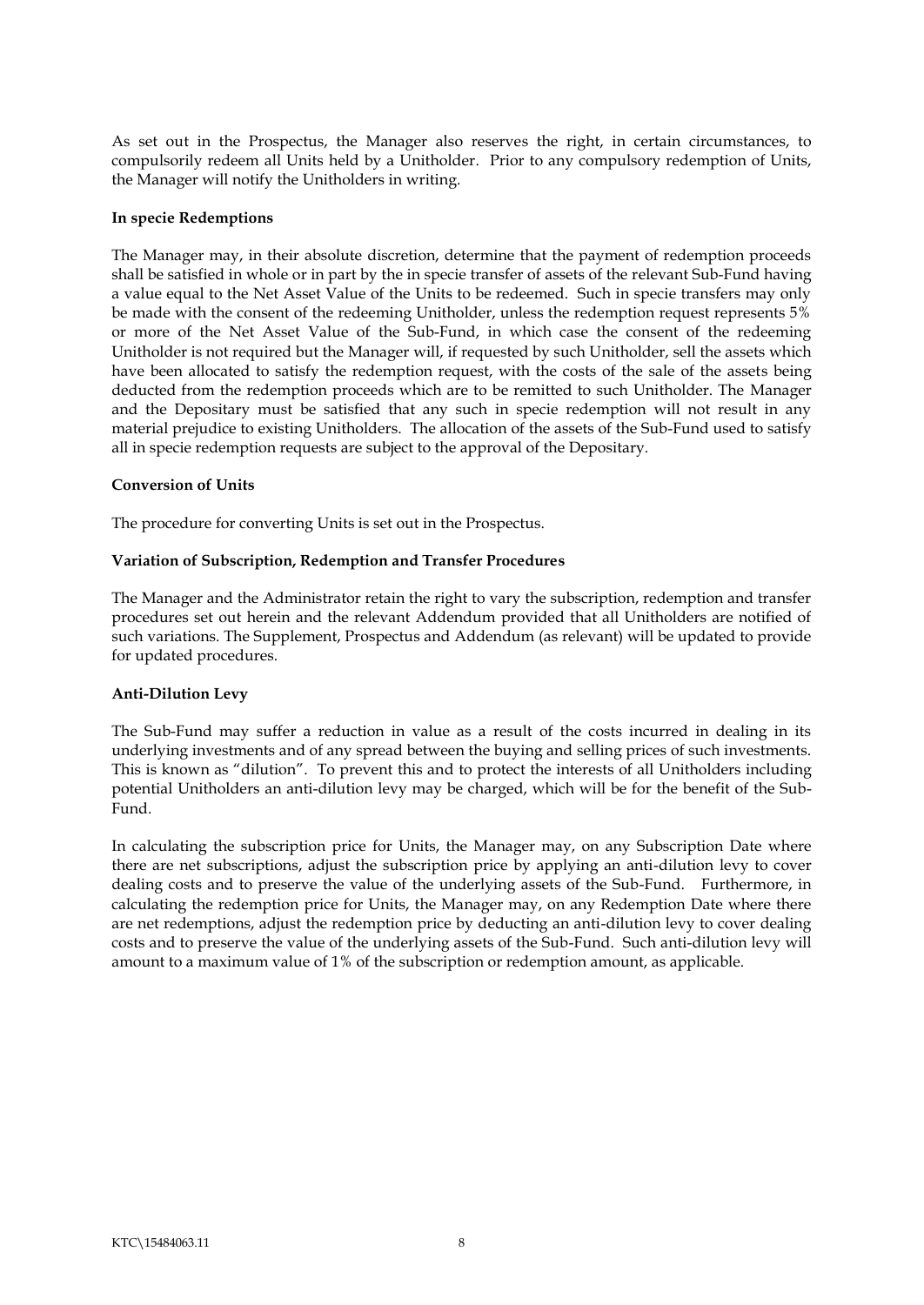# <span id="page-11-0"></span>**FEES AND EXPENSES**

Details of the other fees and expenses are set out in the Prospectus.

# **Manager Fee**

Details of the Manager fee are set out in the Addendum to each applicable Class.

### <span id="page-11-1"></span>**Depositary, administration and transfer agency Fees**

Under the provisions of the Administration Agreement, the Administrator is entitled to a fee for the provision of fund accounting and administrative services.

Under the provisions of the Trust Deed, the Depositary is entitled to a fee for the provision of depositary services

The total fee that shall be paid to both the Administrator and Depositary in respect of their services (other than transfer agency services – see below) shall, when combined, not exceed 0.40% per annum of the Net Asset Value of the Sub-Fund.

The fee payable for transfer agency services will not exceed 0.10% per annum of the Net Asset Value of the Sub-Fund. The identity of the relevant transfer agent for each Class is set out in the relevant Addendum.

Such fees may be charged to the assets of the Sub-Fund (or, as appropriate, to a particular Class) in such proportions as may be agreed between the Manager, the Administrator and the Depositary as appropriate. The fees will accrue daily and shall be payable monthly in arrears based on the Net Asset Value of the Sub-Fund (together with any applicable VAT).

The Administrator, Depositary and the Manager shall also be entitled to receive, out of the assets of the Sub-Fund, any properly vouched out-of-pocket expenses incurred in the performance of their duties. Furthermore, The Depositary is also entitled to be reimbursed out of the assets of the Sub-Fund for sub-custody and transaction charges, which are dependent on trading volumes and local market costs and which shall be charged at normal commercial rates.